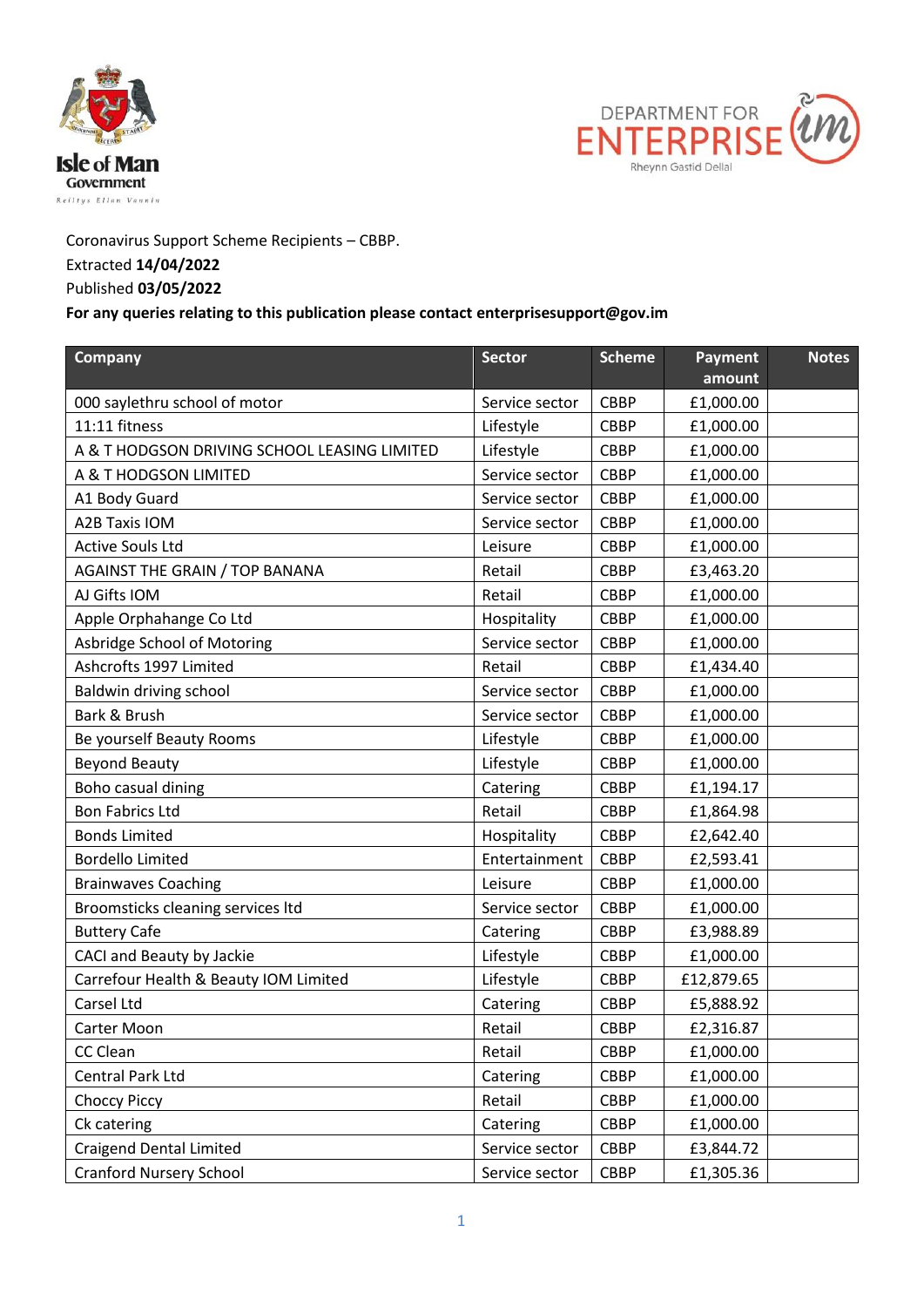| Cregneash Cafe Ltd                           | Hospitality    | <b>CBBP</b> | £1,000.00  |
|----------------------------------------------|----------------|-------------|------------|
| Cubbin & Bregazzi Ltd                        | Retail         | <b>CBBP</b> | £10,856.68 |
| Cushla                                       | Lifestyle      | <b>CBBP</b> | £1,000.00  |
| D G G Limited                                | Lifestyle      | <b>CBBP</b> | £1,897.50  |
| Dangerous Apparel Ltd                        | Retail         | <b>CBBP</b> | £1,000.00  |
| DB Autos and Sons Ltd                        | Retail         | <b>CBBP</b> | £3,667.60  |
| <b>DEEDEE LIMITED</b>                        | Hospitality    | <b>CBBP</b> | £7,774.44  |
| Descon Ltd                                   | Retail         | <b>CBBP</b> | £3,032.51  |
| Diva Limited                                 | Lifestyle      | <b>CBBP</b> | £1,000.00  |
| Dry Cleaning by Christophers                 | Retail         | <b>CBBP</b> | £2,510.19  |
| eclipse                                      | Retail         | <b>CBBP</b> | £3,968.80  |
| <b>Edward Bryan Removals</b>                 | Service sector | <b>CBBP</b> | £8,650.60  |
| elements of beauty Ltd                       | Lifestyle      | <b>CBBP</b> | £1,000.00  |
| Eoin Art Antiques & Collectable              | Retail         | <b>CBBP</b> | £1,000.00  |
| Equilibrium                                  | Lifestyle      | <b>CBBP</b> | £1,000.00  |
| Esther Jones Yoga Limited                    | Leisure        | <b>CBBP</b> | £1,000.00  |
| <b>Exit Strategy Limited</b>                 | Entertainment  | <b>CBBP</b> | £2,229.99  |
| <b>Express Fixing &amp; Fittings Limited</b> | Retail         | <b>CBBP</b> | £4,384.22  |
| <b>Extra Fancy Limited</b>                   | Hospitality    | <b>CBBP</b> | £2,925.00  |
| Extreme Arts & Gadgets Limited               | Retail         | <b>CBBP</b> | £1,673.45  |
| <b>Fayle Safe Security Limited</b>           | Service sector | <b>CBBP</b> | £1,000.00  |
| Fire & ice                                   | Catering       | <b>CBBP</b> | £1,000.00  |
| FitnessPod Ltd                               | Lifestyle      | <b>CBBP</b> | £1,220.76  |
| flowergirl                                   | Retail         | <b>CBBP</b> | £1,000.00  |
| Garridental                                  | Service sector | <b>CBBP</b> | £1,000.00  |
| Gastro limited                               | Catering       | <b>CBBP</b> | £1,000.00  |
| <b>GLENVIEW T/A CAFE RED</b>                 | Catering       | <b>CBBP</b> | £1,011.91  |
| Gradely Holdings t/a the outback             | Hospitality    | <b>CBBP</b> | £2,557.76  |
| Hair Art by Jordan                           | Lifestyle      | <b>CBBP</b> | £1,000.00  |
| Hair by charlie                              | Lifestyle      | <b>CBBP</b> | £1,000.00  |
| Hair by Karyn                                | Lifestyle      | <b>CBBP</b> | £1,000.00  |
| Hair by Louise @ Hairzone                    | Lifestyle      | <b>CBBP</b> | £1,000.00  |
| Hair Razors                                  | Lifestyle      | <b>CBBP</b> | £1,520.68  |
| Happy Valley PlaySchool                      | Service sector | <b>CBBP</b> | £1,000.00  |
| Hayley Marie Skin Revision                   | Lifestyle      | CBBP        | £1,000.00  |
| <b>Heathlands Cattery</b>                    | Service sector | <b>CBBP</b> | £1,000.00  |
| Honeycomb Limited                            | Lifestyle      | CBBP        | £1,000.00  |
| <b>HOT GOSSIP</b>                            | Lifestyle      | <b>CBBP</b> | £1,000.00  |
| House Of Hair                                | Lifestyle      | CBBP        | £1,000.00  |
| House Of Hair                                | Lifestyle      | <b>CBBP</b> | £1,000.00  |
| Human                                        | Lifestyle      | <b>CBBP</b> | £1,936.51  |
| Hummingbird Yoga                             | Leisure        | <b>CBBP</b> | £1,000.00  |
| Inferno Fossa                                | Leisure        | CBBP        | £1,000.00  |
| <b>Investico Management Ltd</b>              | Hospitality    | CBBP        | £5,080.84  |
| <b>JAK Ltd</b>                               | Hospitality    | CBBP        | £9,240.95  |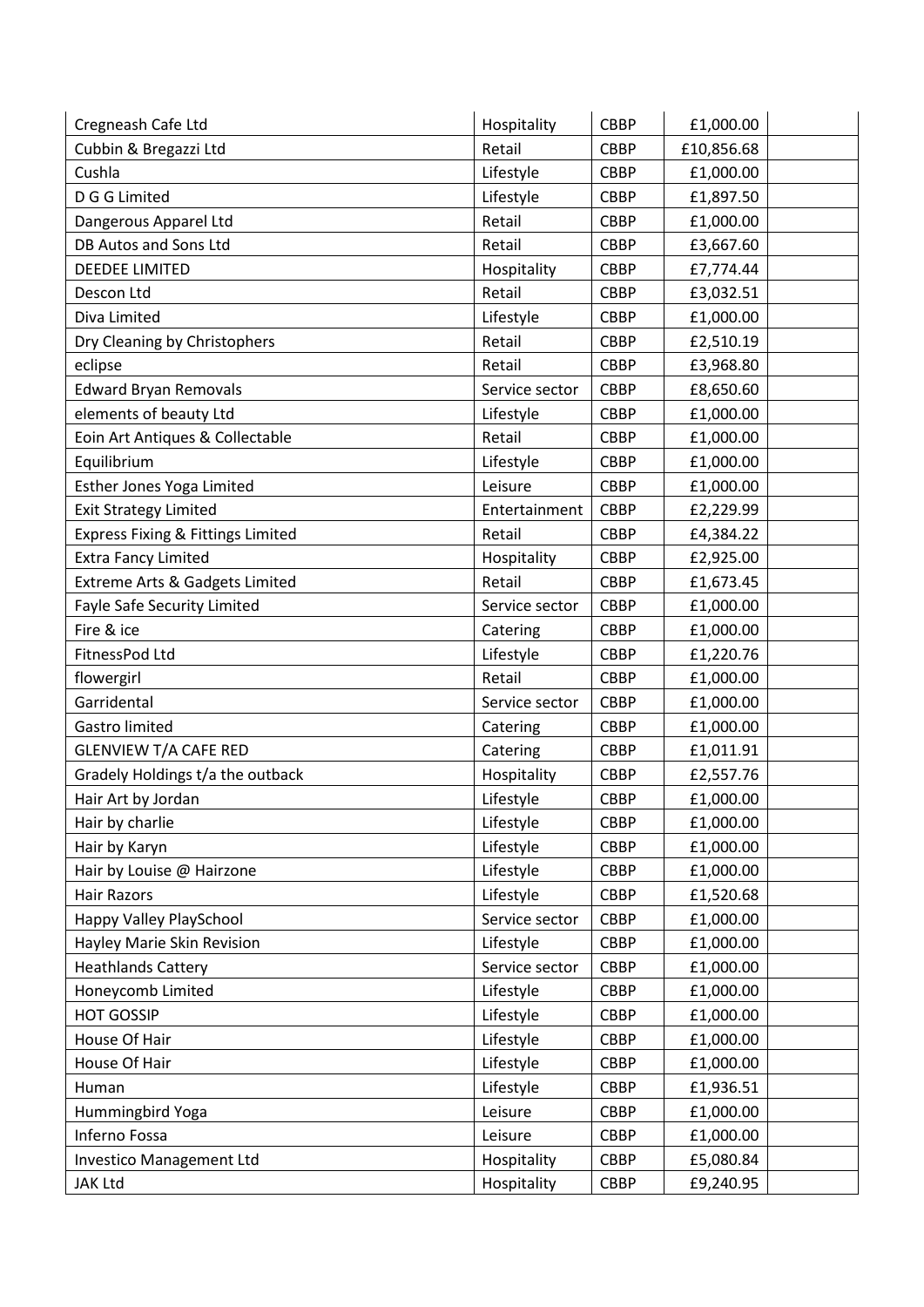| Julies fitness studio<br>Leisure<br>£1,000.00<br><b>CBBP</b><br>Just Barbering Limited<br>Lifestyle<br><b>CBBP</b><br>£1,000.00<br><b>K R Fitness</b><br>Lifestyle<br><b>CBBP</b><br>£1,000.00 |
|------------------------------------------------------------------------------------------------------------------------------------------------------------------------------------------------|
|                                                                                                                                                                                                |
|                                                                                                                                                                                                |
|                                                                                                                                                                                                |
| Karl Bruder Deep Tissue Therapeutic Massage<br>Lifestyle<br><b>CBBP</b><br>£1,000.00                                                                                                           |
| Kelcur (IOM) Ltd<br><b>CBBP</b><br>Catering<br>£1,844.32                                                                                                                                       |
| Kiljar Lightning Ltd<br>Catering<br><b>CBBP</b><br>£5,750.36                                                                                                                                   |
| Laser Mayhem Ltd<br>Entertainment<br><b>CBBP</b><br>£1,000.00                                                                                                                                  |
| Life - Furniture for Living<br>Retail<br><b>CBBP</b><br>£1,800.00                                                                                                                              |
| LW FITNESS LIMITED<br>Lifestyle<br><b>CBBP</b><br>£1,000.00                                                                                                                                    |
| Mad Jack's Limited<br><b>CBBP</b><br>Leisure<br>£2,330.89                                                                                                                                      |
| Magic maids cleaning<br>Service sector<br><b>CBBP</b><br>£1,000.00                                                                                                                             |
| Mama Bear's Ltd t/a The Cub House<br><b>CBBP</b><br>Leisure<br>£1,483.20                                                                                                                       |
| Mancam Ltd<br><b>CBBP</b><br>£2,153.14<br>Retail                                                                                                                                               |
| Mandys Home Help and Cleaning Services<br>Retail<br><b>CBBP</b><br>£1,000.00                                                                                                                   |
| <b>Mann Sightseeing Tours</b><br><b>CBBP</b><br>£1,000.00<br>Entertainment                                                                                                                     |
| <b>Mannin Music</b><br><b>CBBP</b><br>Service sector<br>£1,195.33                                                                                                                              |
| Manx Curry Club<br>£4,541.91<br>Catering<br><b>CBBP</b>                                                                                                                                        |
| Manx Health and Fitness<br>Leisure<br><b>CBBP</b><br>£1,000.00                                                                                                                                 |
| Manx Ices Limited<br><b>CBBP</b><br>Catering<br>£2,489.78                                                                                                                                      |
| Lifestyle<br>£1,000.00<br>Manx Independent Learning Centre Itd<br><b>CBBP</b>                                                                                                                  |
| <b>Manx Inspirations</b><br>Retail<br><b>CBBP</b><br>£1,000.00                                                                                                                                 |
| Manx legion peel branch ltd<br>CBBP<br>Hospitality<br>£1,561.51                                                                                                                                |
| <b>Manx Local Butchers</b><br>Retail<br><b>CBBP</b><br>£1,627.62                                                                                                                               |
| <b>MANX SHIRTS LTD</b><br><b>CBBP</b><br>£7,925.61<br>Retail                                                                                                                                   |
| CBBP<br>£1,000.00<br>mbImagery.co.uk<br>Lifestyle                                                                                                                                              |
| Memory Lane Sweet Shop Ltd<br>Retail<br><b>CBBP</b><br>£1,000.00                                                                                                                               |
| MenZone Ltd<br>Lifestyle<br><b>CBBP</b><br>£1,000.00                                                                                                                                           |
| £1,000.00<br>Mim's Minding<br>Service sector<br><b>CBBP</b>                                                                                                                                    |
| <b>CBBP</b><br>£1,000.00<br><b>Mission Limited</b><br>Lifestyle                                                                                                                                |
| Lifestyle<br>Mode 7 Salon/ Julie Smollen<br>CBBP<br>£1,000.00                                                                                                                                  |
| Lifestyle<br>Mop hair limited<br>CBBP<br>£1,000.00                                                                                                                                             |
| Mother T's<br>Retail<br><b>CBBP</b><br>£1,000.00                                                                                                                                               |
| Motorsport Merchandise (I.O.M.) Ltd<br>CBBP<br>£11,890.57<br>Retail                                                                                                                            |
| CBBP<br>Motosyko<br>Retail<br>£1,000.00                                                                                                                                                        |
| Newson Trading Co. Ltd<br>Retail<br><b>CBBP</b><br>£7,470.80                                                                                                                                   |
| Next Level Fitness Ltd<br><b>CBBP</b><br>£1,000.00<br>Leisure                                                                                                                                  |
| Lifestyle<br>CBBP<br>£1,000.00<br>Nutrifit IOM Ltd                                                                                                                                             |
| Lifestyle<br>On The Road Tattoo<br>CBBP<br>£1,000.00                                                                                                                                           |
| Optimum Physiotherapy IOM Ltd<br>Lifestyle<br>CBBP<br>£1,000.00                                                                                                                                |
| Oris de masters snack shack<br>CBBP<br>£1,000.00<br>Catering                                                                                                                                   |
| Palace Entertainments Limited<br>Leisure<br>CBBP<br>£10,249.93                                                                                                                                 |
| CBBP<br>£1,000.00<br>Park Lane Beauty Training Academy & Salon<br>Leisure                                                                                                                      |
| passwithDonna Limited<br>Service sector<br><b>CBBP</b><br>£1,000.00                                                                                                                            |
| Paul the mechanic<br>CBBP<br>£1,000.00<br>Retail                                                                                                                                               |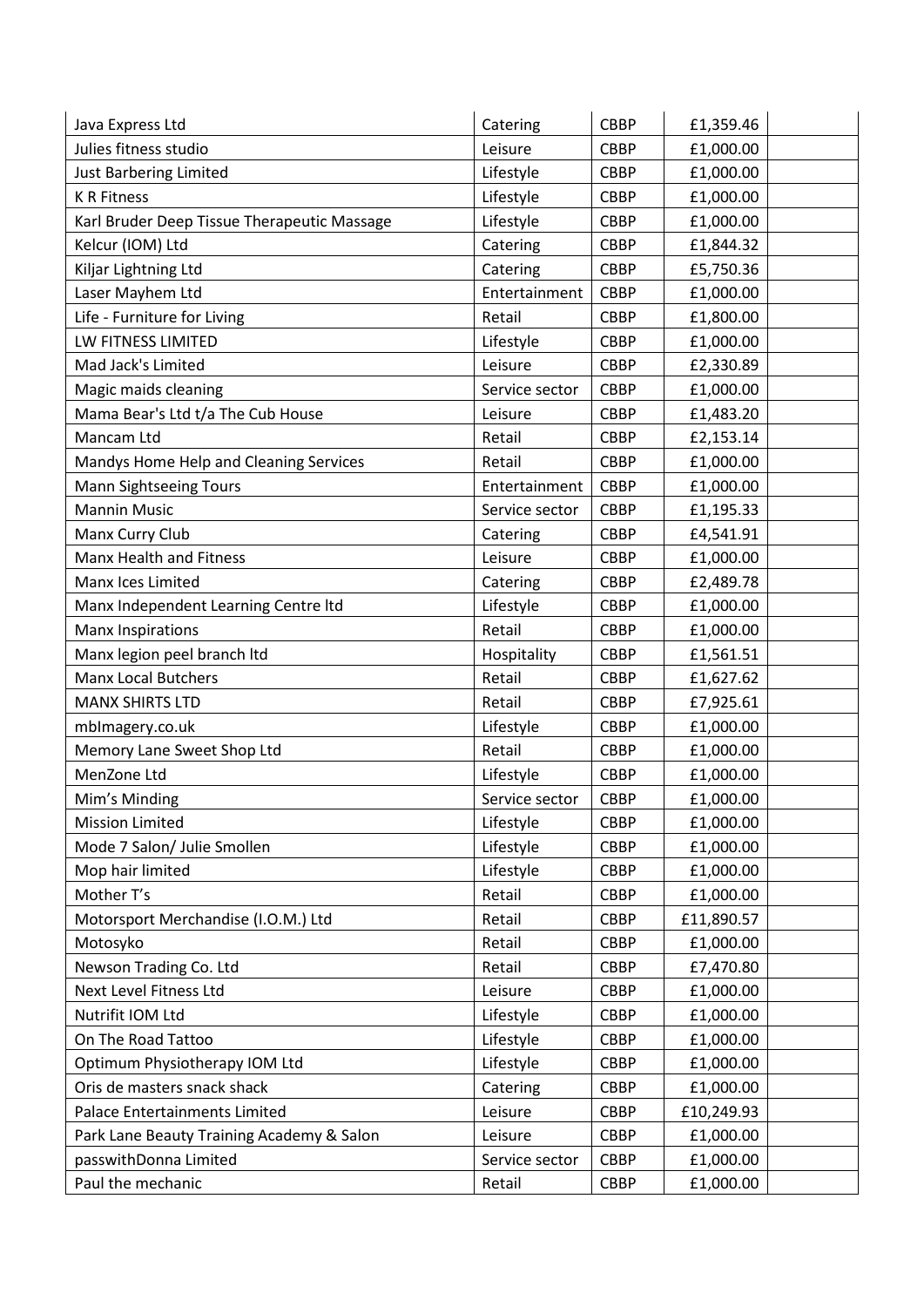| <b>Permanently Perfect Cosmetics Limited</b>       | Lifestyle      | <b>CBBP</b> | £1,000.00  |  |
|----------------------------------------------------|----------------|-------------|------------|--|
| Pilates Isle of Man                                | Lifestyle      | <b>CBBP</b> | £1,000.00  |  |
| Platinum Hair and Beauty LTD                       | Lifestyle      | <b>CBBP</b> | £1,000.00  |  |
| Platinum Holdings Limited Valet parking services   | Service sector | <b>CBBP</b> | £1,000.00  |  |
| Powerwheels                                        | Service sector | <b>CBBP</b> | £1,000.00  |  |
| Premier Kitchens Ltd                               | Retail         | <b>CBBP</b> | £1,643.57  |  |
| Presence of Mann Ltd                               | Retail         | <b>CBBP</b> | £1,000.00  |  |
| Process42 Limited                                  | Leisure        | <b>CBBP</b> | £1,000.00  |  |
| <b>Quality Stove Installations</b>                 | Service sector | <b>CBBP</b> | £1,000.00  |  |
| Quids Inn                                          | Hospitality    | <b>CBBP</b> | £1,536.80  |  |
| Rio's BBQ & Rodizio Ltd                            | Catering       | <b>CBBP</b> | £2,614.70  |  |
| <b>Rock Food Concepts</b>                          | Hospitality    | <b>CBBP</b> | £5,982.73  |  |
| Rosemary Holistic Therapies                        | Lifestyle      | <b>CBBP</b> | £1,000.00  |  |
| Rumana Swinton Design Ltd                          | Retail         | <b>CBBP</b> | £1,000.00  |  |
| Sandpiper Isle of Man Limited                      | Retail         | <b>CBBP</b> | £17,770.94 |  |
| Select (Furniture & Auto) Limited                  | Retail         | <b>CBBP</b> | £1,000.00  |  |
| Setanta Hypnotherapy Limited                       | Lifestyle      | <b>CBBP</b> | £1,000.00  |  |
| Silver Sharks Swim School                          | Leisure        | <b>CBBP</b> | £1,000.00  |  |
| Skinfood                                           | Retail         | <b>CBBP</b> | £1,000.00  |  |
| <b>Slick Performance Limited</b>                   | Service sector | <b>CBBP</b> | £1,000.00  |  |
| <b>Smartmann Tours</b>                             | Service sector | <b>CBBP</b> | £1,000.00  |  |
| Spice India                                        | Hospitality    | <b>CBBP</b> | £4,562.00  |  |
| Stoffberg Physiotherapy Limited                    | Service sector | <b>CBBP</b> | £1,000.00  |  |
| Studio 1                                           | Lifestyle      | <b>CBBP</b> | £1,000.00  |  |
| Sugarloaf Cafe                                     | Hospitality    | <b>CBBP</b> | £1,000.00  |  |
| Sun & Beauty Ltd                                   | Lifestyle      | <b>CBBP</b> | £1,920.40  |  |
| Sunshine nursery                                   | Service sector | <b>CBBP</b> | £1,000.00  |  |
| <b>Sweets and Treats</b>                           | Retail         | CBBP        | £4,333.07  |  |
| Switched On Entertainment & Events Ltd             | Entertainment  | <b>CBBP</b> | £1,000.00  |  |
| T <sub>2</sub> Ltd                                 | Catering       | <b>CBBP</b> | £1,000.00  |  |
| Talk Of The Island                                 | Lifestyle      | <b>CBBP</b> | £1,676.39  |  |
| <b>Taste Buds Limited</b>                          | Catering       | CBBP        | £1,065.60  |  |
| TD CAR CENTRE LTD                                  | Retail         | CBBP        | £4,771.44  |  |
| Telecabs Jon Stephen                               | Service sector | <b>CBBP</b> | £1,000.00  |  |
| The 1:1 Diet by Cabridge Weight Plan               | Lifestyle      | CBBP        | £1,000.00  |  |
| The Beauty Studio IOM / www.thebeautystudioiom.com | Retail         | <b>CBBP</b> | £1,000.00  |  |
| the book company                                   | Retail         | <b>CBBP</b> | £8,595.42  |  |
| The Caff                                           | Catering       | CBBP        | £2,566.79  |  |
| The Courthouse Bar and Restaurant                  | Hospitality    | CBBP        | £5,989.28  |  |
| The Designer Loft (Formerly Bridal Party)          | Retail         | <b>CBBP</b> | £1,000.00  |  |
| The Firm                                           | Lifestyle      | CBBP        | £1,000.00  |  |
| The Front Porch                                    | Hospitality    | <b>CBBP</b> | £2,838.37  |  |
| The Jolly Good Catering Company Limited T/A D.D.'s | Hospitality    | <b>CBBP</b> | £1,095.87  |  |
| The Laxey Glen Ltd                                 | Catering       | CBBP        | £1,536.05  |  |
| The Look                                           | Lifestyle      | CBBP        | £1,000.00  |  |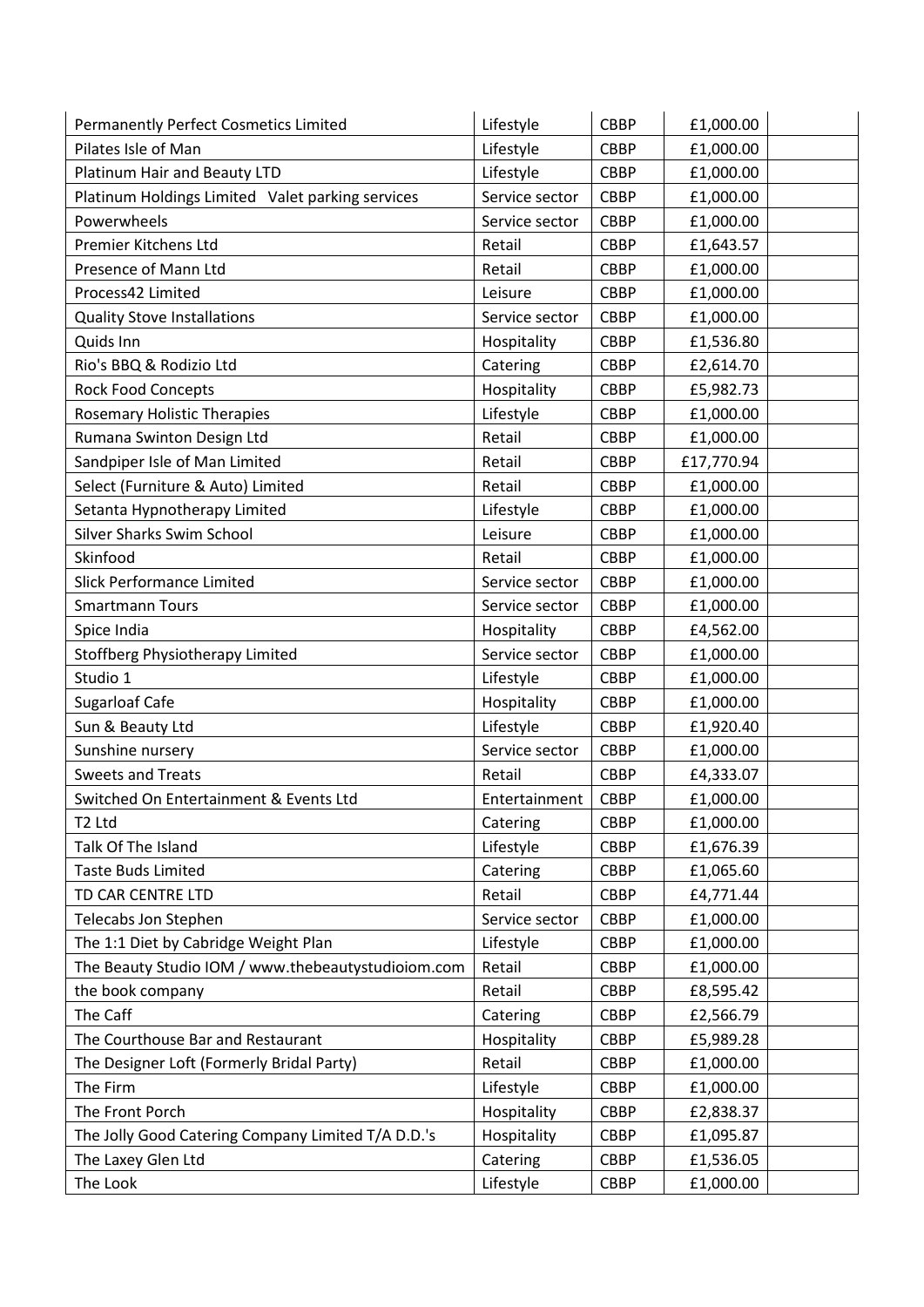| The Noodle Bar Ltd                 | Catering       | <b>CBBP</b> | £1,359.46 |  |
|------------------------------------|----------------|-------------|-----------|--|
| The Secret Pizza Company           | Catering       | <b>CBBP</b> | £1,000.00 |  |
| The Shred House                    | Leisure        | <b>CBBP</b> | £3,197.10 |  |
| <b>Titan Restaurant</b>            | Hospitality    | <b>CBBP</b> | £1,721.52 |  |
| <b>TOM Media</b>                   | Entertainment  | <b>CBBP</b> | £1,000.00 |  |
| Top cleaning                       | Service sector | <b>CBBP</b> | £1,000.00 |  |
| <b>Trey Ltd</b>                    | Lifestyle      | <b>CBBP</b> | £3,358.68 |  |
| <b>Trinity Laxey Nursery</b>       | Service sector | <b>CBBP</b> | £1,000.00 |  |
| Triskelion Polo Club Limited       | Leisure        | <b>CBBP</b> | £1,000.00 |  |
| Vanity Fur Limited                 | Lifestyle      | <b>CBBP</b> | £1,000.00 |  |
| Vannin Travel Limited              | Retail         | <b>CBBP</b> | £1,000.00 |  |
| Vault Gym                          | Leisure        | <b>CBBP</b> | £1,000.00 |  |
| Vivaldi Catering Limited           | Hospitality    | <b>CBBP</b> | £1,000.00 |  |
| West Performance Ltd               | Service sector | <b>CBBP</b> | £1,000.00 |  |
| <b>Whittaker Trading Limited</b>   | Retail         | <b>CBBP</b> | £9,755.28 |  |
| Windy's Truck and Plant Ltd        | Retail         | <b>CBBP</b> | £1,000.00 |  |
| Xcell Automotive & Gearbox Limited | Service sector | <b>CBBP</b> | £2,271.24 |  |
|                                    | Service sector | <b>CBBP</b> | £1,000.00 |  |
|                                    | Service sector | <b>CBBP</b> | £1,000.00 |  |
|                                    | Service sector | <b>CBBP</b> | £1,000.00 |  |
|                                    | Lifestyle      | <b>CBBP</b> | £1,000.00 |  |
|                                    | Lifestyle      | <b>CBBP</b> | £1,000.00 |  |
|                                    | Lifestyle      |             | £1,340.03 |  |
|                                    | Lifestyle      |             | £1,000.00 |  |
|                                    | Lifestyle      |             | £1,000.00 |  |
|                                    | Service sector |             | £1,000.00 |  |
|                                    | Lifestyle      |             | £1,000.00 |  |
|                                    | Lifestyle      |             | £1,000.00 |  |
|                                    | Lifestyle      |             | £1,000.00 |  |
|                                    | Service sector |             | £1,000.00 |  |
|                                    | Service sector |             | £1,000.00 |  |
|                                    | Service sector |             | £1,000.00 |  |
|                                    | Retail         |             | £1,103.38 |  |
|                                    | Service sector |             | £1,000.00 |  |
|                                    | Entertainment  |             | £1,000.00 |  |
|                                    | Service sector |             | £1,000.00 |  |
|                                    | Lifestyle      |             | £1,000.00 |  |
|                                    | Service sector |             | £1,000.00 |  |
|                                    | Lifestyle      |             | £1,000.00 |  |
|                                    | Leisure        |             | £1,000.00 |  |
|                                    | Service sector |             | £1,000.00 |  |
|                                    | Lifestyle      |             | £1,000.00 |  |
|                                    | Leisure        |             | £1,000.00 |  |
|                                    | Service sector |             | £1,000.00 |  |
|                                    | Service sector |             | £1,000.00 |  |